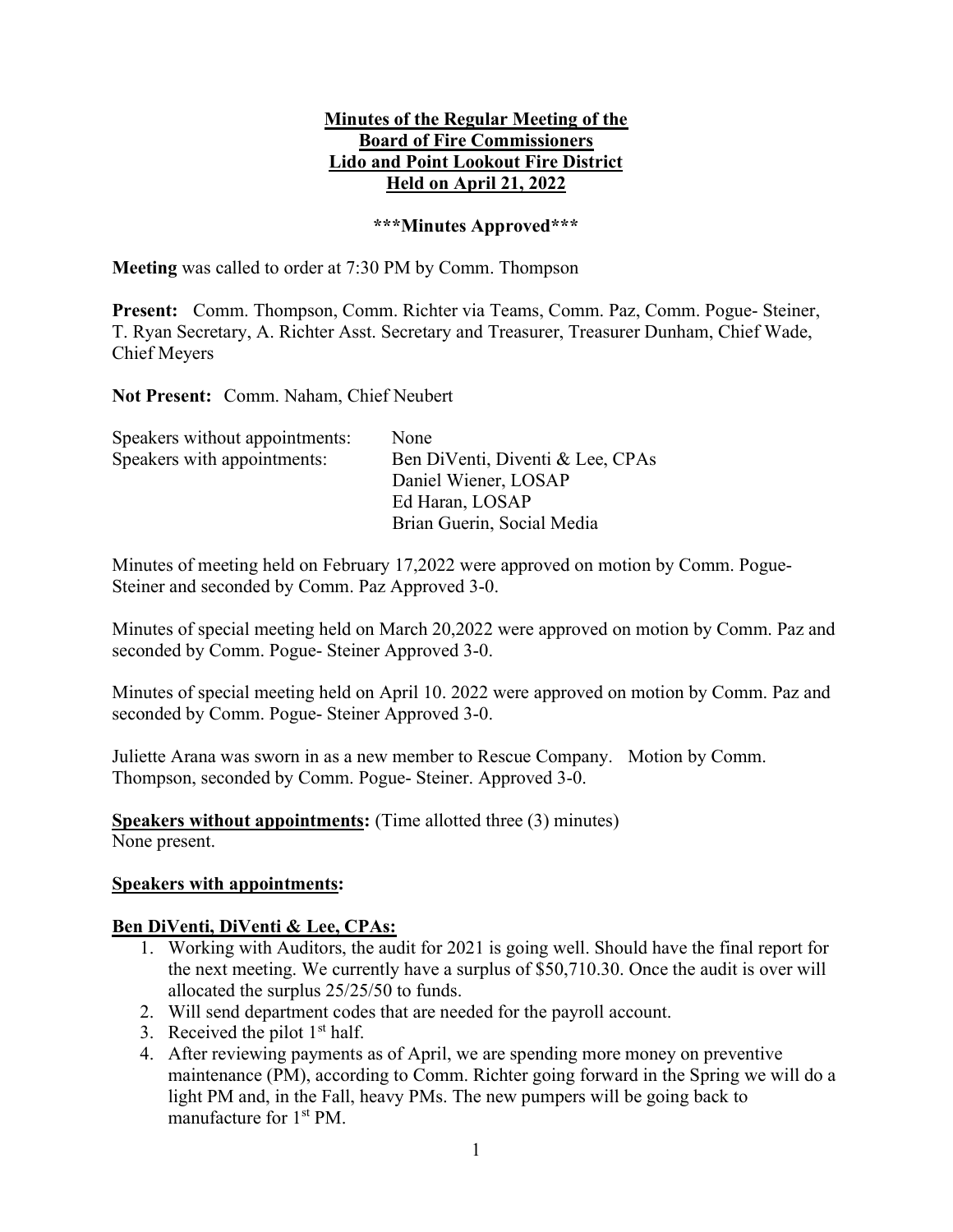## Dan Wiener, LOSAP

- 1. Stats handed in to District Office for February and March.
- 2. Had a problem with the switch in Chief's office, Island Tech was at location to fix.
- 3. All systems are working
- 4. Handed out list of new Officer and staff list.

# Ed Haran- LOSAP

- 1. Working with Auditors.
- 2. LOASP will be going to Mass Mutual.

#### Brian Guerin, Social Media

No Report

# Chief's Report:

### Chief Wade:

- 1. On Sunday, April 24 Chief Wade and Ex- Chief B. Guerin will be attending the FDIC conference for the week. will report back to the Board at the next meeting.
- 2. Asked about the pager order, PO was never sent to vendor. Will forward quote to AM Richter to reissue PO and send to vendor.
- 3. The annual inspection went very well. We received a lot of good feedback from the inspectors about our equipment.
- 4. One of the DCAS didn't pass, it was sent out for service, and we received a loaner. Per the vendor items doesn't have expiration date but they last about 10 years and ours are coming due. Asked vendor for quote will have for next meeting.
- 5. Nassau County Memorial service will be Sunday, May 1. We have 2 members that will be added.
- 6. Would like to have the Inspection dinner in October, will work with Comm. Thompson on prices and dates.
- 7. Would like to have a meeting with Chiefs and Board to discuss plan for the year. Per the Board the meeting. Meeting will be Saturday, April 23 at 9:30am.
- 8. Per Comm. Thompson handed list of members who haven't taken the sexual harassment class for 2022. Must be done by June 20 or member will not be allowed to attend calls or drills. Any member with no access to computer can setup appointment to use computer in District Office.
- 9. Comm. Thompson gave list of members with no physicals to Chief to review and Companies, would like update on status by next meeting or the Board will take the lead to terminate membership.
- 10. Comm. Thompson would like to use the van or pickup when an apparatus goes out of service.
- 11. Per Comm. Richter, District mechanic will be working on 259, 253 and 252 in the upcoming week.
- 12. Comm. Richter would like update from By-Law committee by next meeting or Board will go forward with pending changes.
- 13. District Office asked that any items purchase must be in the name of the District.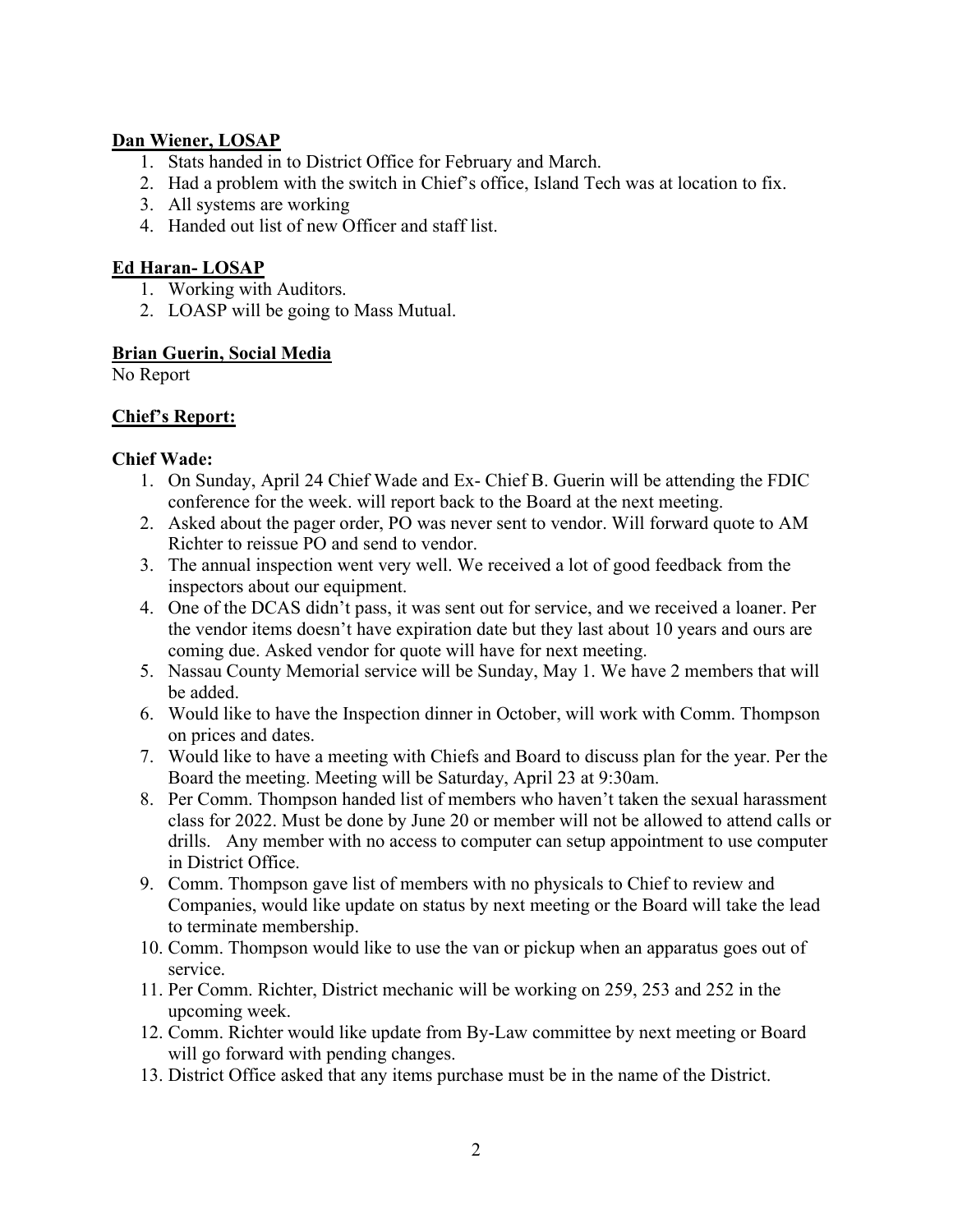#### Chief Neubert (Report given by Comm. Thompson):

- 1. Working on getting the EOS program online. Training will be held on Monday, 4/25 2-5pm and Saturday, 5/7 10-1pm. The training will be done web base. The go live date is May 31.
- 2. Received request from a member to have access to BRIYS911, per the Board it will be Board members, Current and Ex-Chiefs only.
- 3. Received 2 requests for standby at East Northport on 4/30 and Brentwood on 5/21. Will be great experience for members.
- 4. Asked what the status was of the EOS interface with Red Alert. Working with Red Alert and Island Tech.

# COMMISSIONERS' REPORTS:

### Chairman Thompson:

- 1. NYS will be hosting webinar regarding Ambulance Bill on Friday, April 22 at 10:30am.
- 2. Would like to expand the paid EMT program. The program has been active for the last six months and is going great. Would like to extend the program to 7 days a week. We currently have 2 open spots with civil service and would like to apply for more spots. Motion by Comm. Paz, seconded by Comm. Pogue- Steiner to extend program to 7 days a week from Memorial Day to October 31. Hours to TBD. Approved 3-0. Asked for report showing number of calls from Memorial Day to Labor Day. Dan Weiner will send to Board.
- 3. EMT Epple attended orientation and received uniform but has not worked a shift, he is currently out on medical from full time job. Will call employee to see what his intentions are, if he can't work for us at this time would like to terminate and open that spot with Civil Service and start looking for new EMT.
- 4. Member Joe McGraw is looking for information from 911. Comm. Thompson sat with member and gave all information we had. Member requested additional information from Fire Comm. He was told he will need to fill out a FOIL request with them. The matter is closed with District.
- 5. Invited the new elected Ari Brown to attend the May meeting.
- 6. Completed the Commissioner Class and is good for the next 5 years.
- 7. Received estimate from Winters Brothers to do garbage pickup for District. Gave information to District Office.
- 8. Member S. Merola sent letter to Board regarding exhaust system at HQ. Will reply to member.
- 9. On April 20 truck 252 had an accident with Police ambulance 2364, report taken and submitted.
- 10. Asked for list of classes that will be given at the annual state meeting. Comm. Naham will be attending. Would like Commissioners to review and recommend classes.
- 11. The fire hydrant at the ballpark, do we receive a water bill? Per Treasurer we don't pay a water bill, we pay a hydrant fee.

# Comm. Richter:

- 1. Please put plaque on 256 reading GAS ONLY.
- 2. Status on T1 line for Dispatcher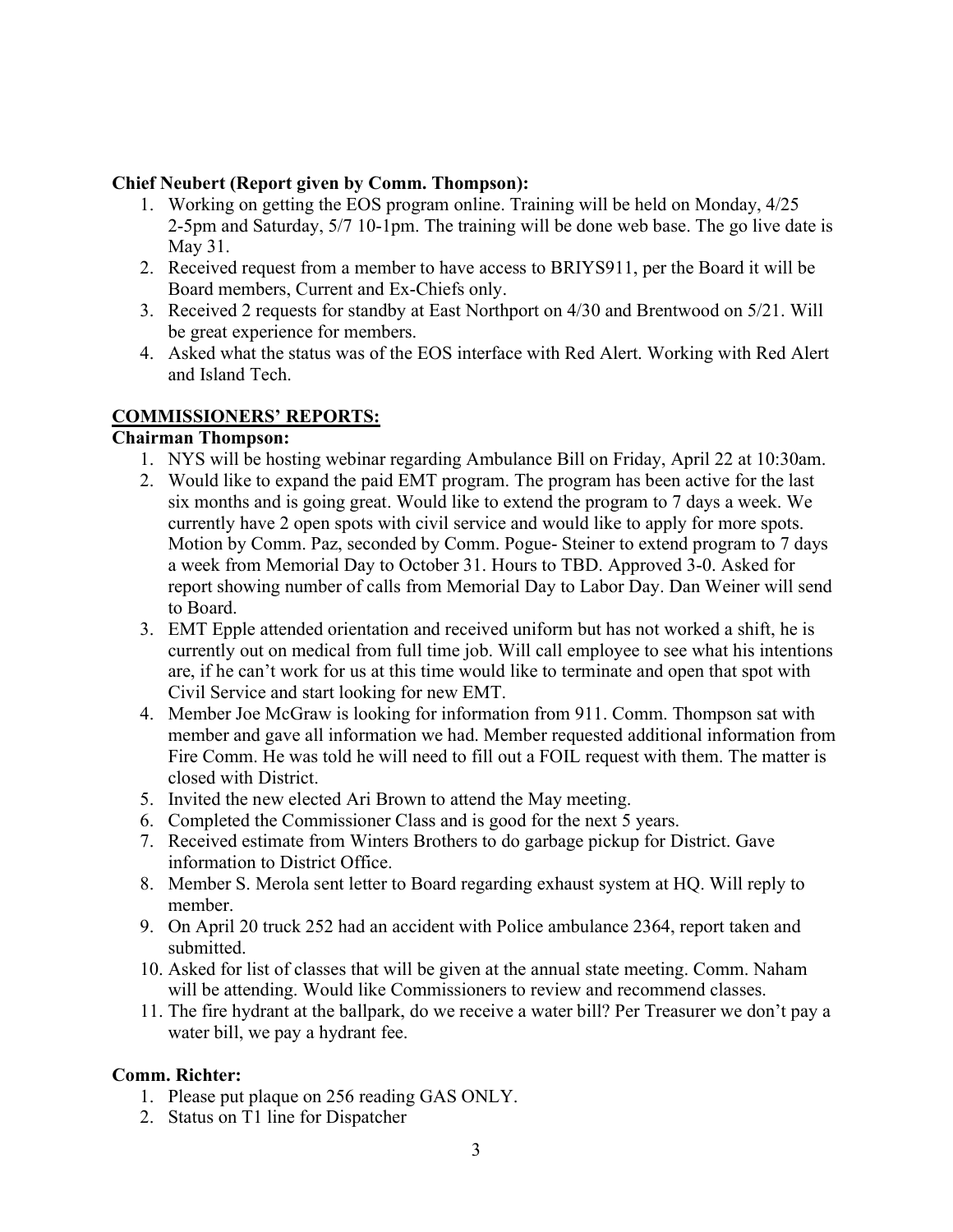- 3. Asked Chief Wade to go over Hose inventory.
- 4. Chief Neubert asked about purchasing new AEDs. Motion by Comm. Thompson, seconded by Comm. Paz approved 3-0.
- 5. Will need to go into Executive session to discuss personnel issues. Asked that Comm. Thompson is not part of discussion.

## Comm. Naham:

Not Present

### Comm. Paz:

- 1. Overhead doors at HQ will be painted in May.
- 2. The new ice machine at HQ has been installed.

# Comm. Pogue- Steiner:

- 1. February and March bank reconciliation was done.
- 2. Received the Safer Grant. Would like to set up a committee to discuss what items or equipment to purchase. Will work with Chief Wade.
- 3. Our current grant company will be retiring, and we need to look for a new company. Currently working on proposal.
- 4. Our SAMS registration is pending approval.

# District Secretary's Report:

- 1. Still have not heard from Motorola about a check or credit from 2016.
- 2. Received check in the amount of \$187.42 from Chief Wade to reimburse the District for E-Z Pass charges to District account. Still getting charges for his trips when cameras read license plates.
- 3. AFDSNY Annual Meeting May at Turning Stone Resort, Verona, NY. Comm. Naham will be attending. He is registered and hotel reservations have been made. He will cast the Board's vote for Tricia Shields for Secretary-Treasurer of the State Association.
- 4. Updated contract with TOH for gasoline was passed by the Town Board. Fuel Master is working on their system. Will work with TOH regarding Jimmy and Steve being on list to fuel vehicles at TOH and that they know if TOH facility is not useable, there is a credit card for Exxon that they can get from Terri or Holly at the office.
- 5. Must check PSEGLI bills again for increase in charges at the park at the end of Lido Blvd. TOH is working down there and obviously using the electric. (\$50-60 Jan and \$264.34 Feb.

 Ambulance Service Certificate has been received from NYS DOH. The new expiration date if 2/28/2024. Copies of Certificate are displayed in both firehouses and have been filed in book in each ambulance.

- 6. A check to the Department in the amount of \$200.00 was received from the Jewish Communal Fund.
- 7. PKF was here April 5th and 6th to begin working on the 2021 audit.
- 8. Civil Service position of Automotive Servicer has been approved, and James Walsh has been approved for that position. Andrea has been given paperwork and James will be entered in Paychex as a paid employee rather than an independent contractor as of April 3, 2022.
- 9. All paid EMTs have been entered into the fuel system. Steve Angel has also been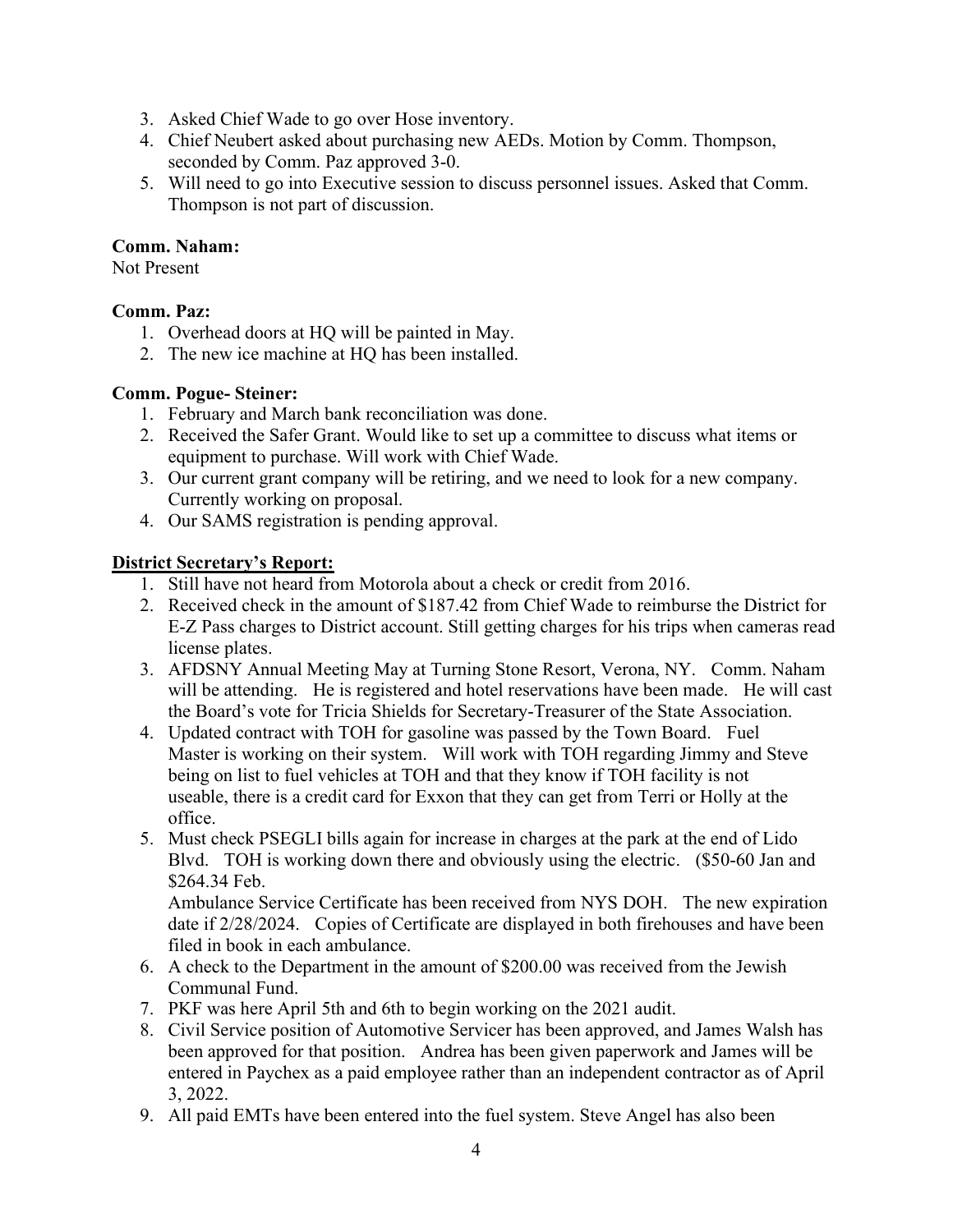added.

- 10. Checks have been received from VFIS for dividends earned in the amounts of \$11,491.19 and \$793.24 for VFBL and office staff respectively. They have been deposited.
- 11. Refrigerator was received for Co 2 and Fire Police. Their allowances have been charged and a letter was sent to each Company Captain with the figures.
- 12. George will be here next Friday to work on 2021 audit.
- 13. Reconciliation Reports have been done for months ending January 31 and February 28 2022.
- 14. Have bank info from Diane O'Neill and Bill Wade for Patti to take to our branch of First National Bank of Long Island regarding checks from December of 2021 which are still showing as not cashed on the Reconciliation Report.
- 15. Artie's Collision said they would probably be starting work on 258 by the end of day; then will be able to give better estimate of how many days the repair will take.
- 16. AUD (Annual Update Report) is being changed to AFR (Annual Financial Report). DiVenti & Lee and PKF have been informed and Trish will get me paperwork from the class given at the Annual Meeting.
- 17. Asked about 254 and 253 annual inspection date being set. Comm. Richter said it will be set up for August. Secretary said when she gets that date, date will be set up with John Brown, for his inspection of 254 and 253 and for ground ladder inspections.
- 18. Monitors for HQ have been ordered and should be in soon.
- 19. Joe Frank's office has moved, the new address is 400 Broadhollow Rd, Ste. 2, Farmingdale, NY 11735. Telephone 631-393-0873.
- 20. Notice of Special Meeting will be posted at both firehouses and on website. LB Herald will be notified.

# District Treasurer's Report:

- 1. Abstract #10 dated March 3 for 13 checks totaling \$206,927.71. Abstract of bills was presented and approved on motion by Comm. Pogue- Steiner, seconded by Comm. Paz accepted 3-0 and notarized by the Secretary. Abstract will be attached to minutes and put on website. Signed and notarized abstract is on file in the District Office.
- 2. Abstract #12 dated March 17 for 23 checks totaling \$23,491.81. Abstract of bills was presented and approved on motion by Comm. Thompson, seconded by Comm. Pogue-Steiner accepted 3-0 and notarized by the Secretary. Abstract will be attached to minutes and put on website. Signed and notarized abstract is on file in the District Office.
- 3. Abstract #14 dated March 31 for 17 checks totaling \$12,546.03. Abstract of bills was presented and approved on motion by Comm. Pogue- Steiner, seconded by Comm. Paz accepted 3-0 and notarized by the Secretary. Abstract will be attached to minutes and put on website. Signed and notarized abstract is on file in the District Office.
- 4. Abstract #16 dated April 14 for 20 checks totaling \$37,252.54. Abstract of bills was presented and approved on motion by Comm. Pogue- Steiner, seconded by Comm. Thompson accepted 3-0 and notarized by the Secretary. Abstract will be attached to minutes and put on website. Signed and notarized abstract is on file in the District Office.
- 5. Bank balances as of tonight's meeting are General \$452,831.97 and Capital Reserve \$1,920,124.01.
- 6. Went to Merrick Branch regarding cash checks that are still on the outstanding list on the bank statement. They will research and get back to us, but it will take so time.
- 7. Motion by Comm. Pogue- Steiner, second by Comm. Thompson to move \$20,000 from general account to the payroll account. Comm. Richter asked when the transfer is done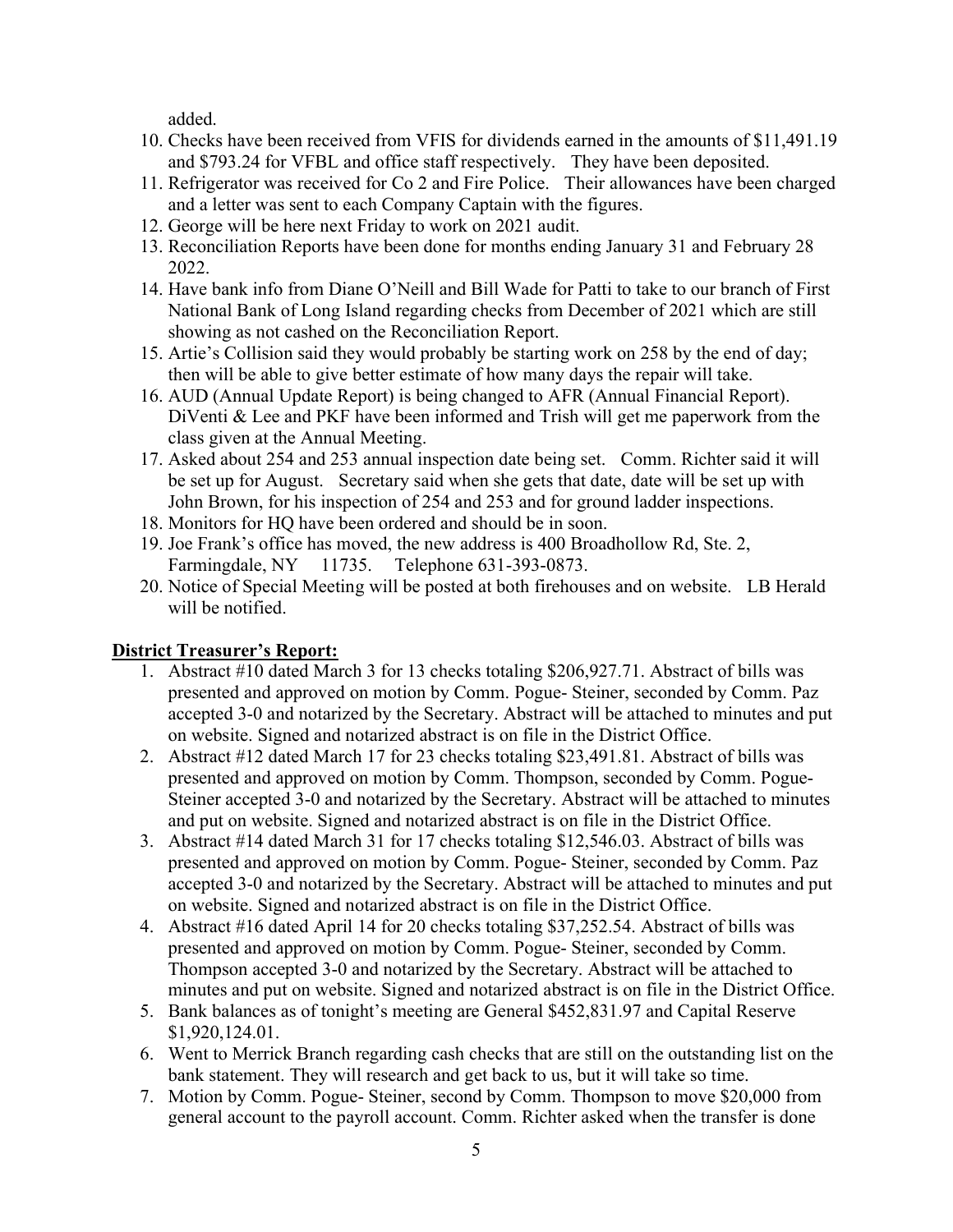and going forward to let him know.

## Asst. Secretary and Treasurer Report

- 1. Since the last meeting in February, we had 4 payrolls, the payroll amounts are: Payroll dated 3/2 for time frame 2/6-2/19/22 total hours 304, \$8,318.60 Payroll dated 3/16 for time frame 2/20-3/5/22 total hours 284, \$7,853.44 Payroll dated 3/30 for time frame 3/6-3/19/22 total hours 288, \$8,284.68 Payroll dated 4/13 for time frame 3/20-4/2/22 total hours 320, \$8,614.73
- 2. As of tonight's meeting, the payroll account balance is \$12,297.64.

# District Clerk

- 1. The 4 new hired EMTs did there ride along with another paid EMT. All training went well. Paid new hires 1 hour to go to uniform company to pickup uniform. All pictures were taken for ID and sent to Dan Wiener.
- 2. Called insurance company regarding new EMTs, policy price will increase, and they are asking for payroll information. Will send information to company and get more information.
- 3. Chief Meyer's car has an open recall, car will be taken to dealer and Chief will use the pickup truck.

Enter Executive session on motion by Comm. Thompson, seconded by Comm. Pogue- Steiner at 9:42pm to discuss personal issues.

Exit Executive session ended at 10:03pm and enter back into Regular session.

Next Meeting Regular Board meeting at 7:30PM at May 19, 2022.

Meeting adjourned at 10:05 PM on motion by Comm. Pogue- Steiner, seconded by Comm. Thompson. Accepted 3-0.

Minutes respectfully submitted by A. Richter, Asst. District Secretary/Treasurer